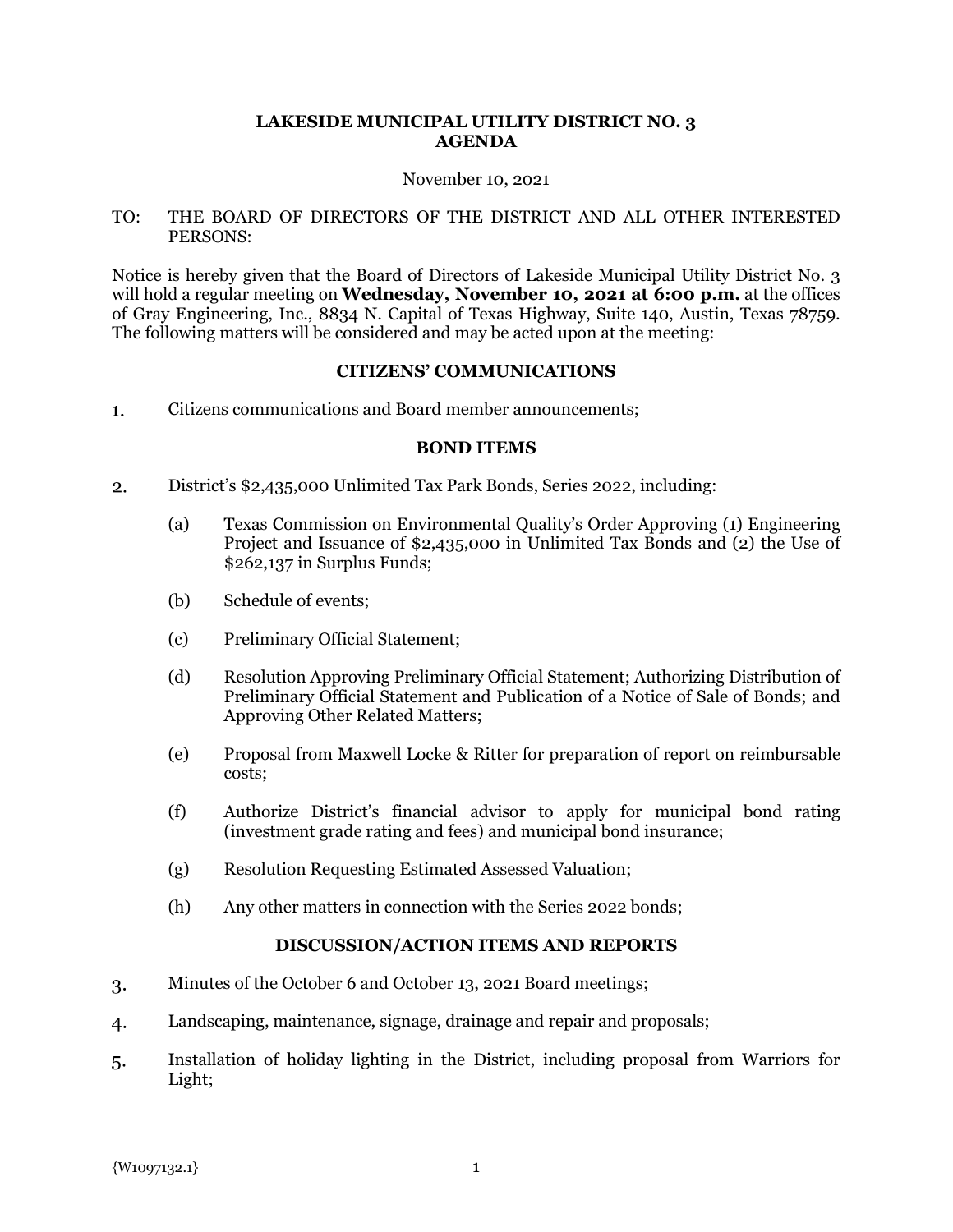- 6. The Commons at Rowe Lane Amenity Center, including authorizing the Recreation Facilities Committee to negotiate, finalize and coordinate execution of:
	- (a) An agreement with The Commons at Rowe Lane, LP for operation of amenity center and related facilities on Lots 2 and 3, Block G, The Commons at Rowe Lane Phase 1, excluding the swimming pool;
	- (b) An agreement or amendment to the existing agreement with Greener Images, Inc. to maintain landscaping on Lots 2 and 3, Block G, The Commons at Rowe Lane Phase 1, excluding swimming pool area; and
	- (c) An agreement with Prism Realty Management for operation of amenity center and related facilities on Lots 2 and 3, Block G, The Commons at Rowe Lane Phase 1, excluding swimming pool;
- City of Pflugerville's 2021 Water and Wastewater Cost of Service, Rate Design Study, and 7. wastewater rate ordinance, including:
	- (a) Accept resignation of The Carlton Law Firm P.L.L.C. as special counsel;
	- (b) Authorize the Rate Study Committee to negotiate, finalize, and coordinate execution of:
		- (i) An engagement letter with Barton Benson Jones, PLLC;
		- (ii) An engagement letter with Expergy;
		- (iii) An engagement letter with litigation counsel; and
		- (iv) A revised Interlocal Agreement with Kelly Lane WCID No. 1 and Kelly Lane WCID No. 2;
- 8. Appointment of director to fill vacancy on the Travis County Drainage Committee;
- Accountant's report and recommendations regarding approval of bills, invoices, 9. transfers, and investments;
- Engineering Report; 10.
- Future meeting schedule and such other matters as may come before the Board.11.